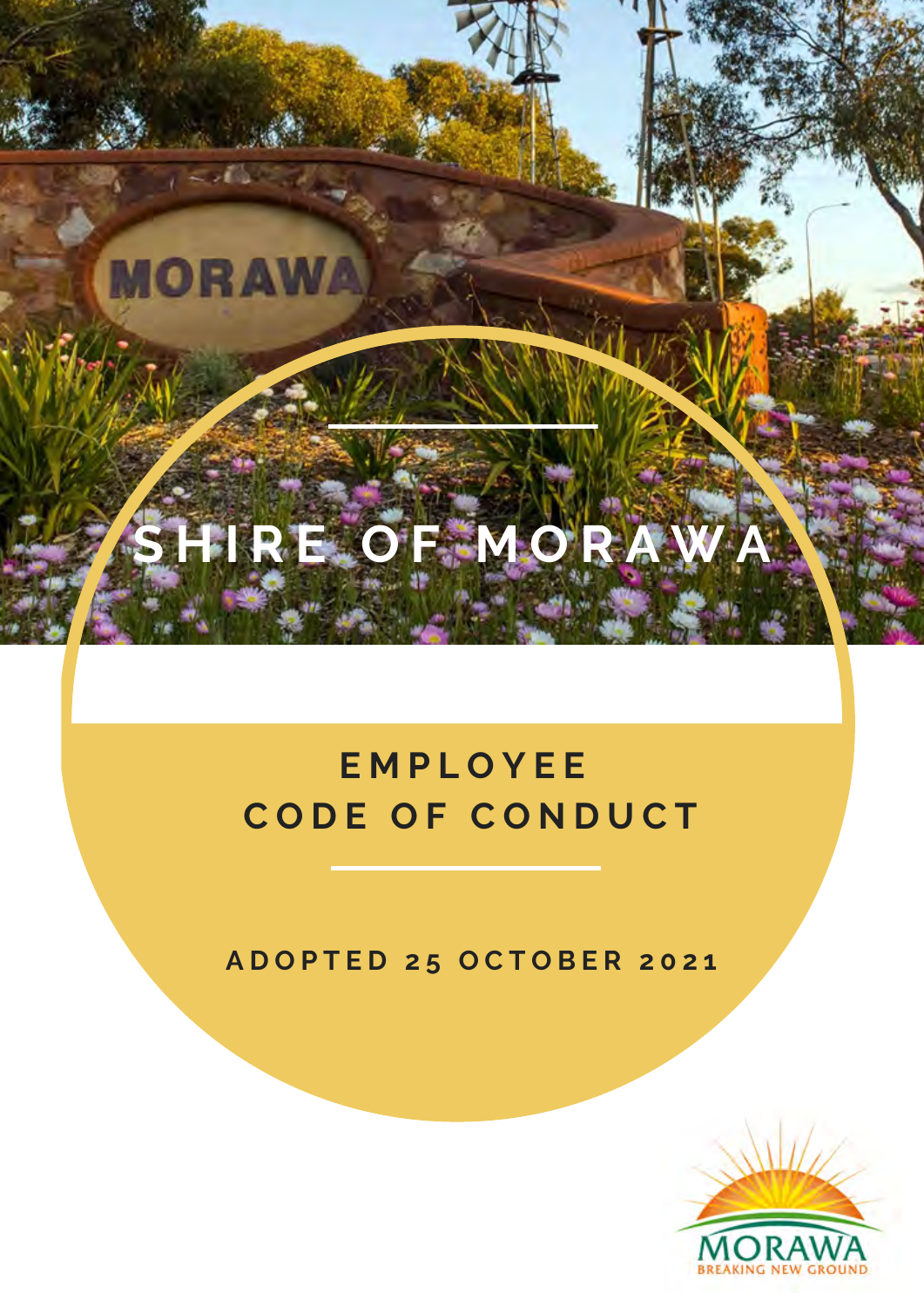### **TABLE OF CONTENTS**

| <b>MESSAGE FROM THE CEO</b>                                        | 3              |
|--------------------------------------------------------------------|----------------|
| <b>VISION AND VALUES</b>                                           | 4              |
| <b>CODE OF CONDUCT</b>                                             | 5              |
| <b>SCOPE</b>                                                       |                |
| <b>DEFINITIONS AND TERMS USED</b>                                  | 5              |
| <b>PURPOSE</b>                                                     | 6              |
| <b>OBJECTIVE(S)</b>                                                | 6              |
| <b>ROLES OF EMPLOYEES</b>                                          | $\overline{7}$ |
| <b>OBLIGATION OF EMPLOYEES</b>                                     | $\overline{7}$ |
| Principles affecting the employment of employees by the Shire      | 8              |
| <b>CONDUCT OF EMPLOYEES</b>                                        | 8              |
| <b>Personal behaviour</b>                                          | 8              |
| <b>Compliance with lawful orders</b>                               | 9              |
| <b>Bullying</b>                                                    |                |
| <b>Inappropriate behaviour</b>                                     | 9              |
| <b>COMMUNICATION AND OFFICIAL INFORMATION</b>                      | 10             |
| <b>Intellectual property</b>                                       | 11             |
| <b>Personal communications and social media</b>                    | 11             |
| <b>USE OF SHIRE OF MORAWA RESOURCES</b>                            | 12             |
| <b>CONFLICT OF INTEREST AND GIFTS &amp; BENEFITS</b>               | 13             |
| <b>Conflict of interest</b>                                        | 13             |
| <b>Financial interest</b>                                          | 13             |
| Disclosure of interests relating to meetings of Council            | 13             |
| <b>Gifts and hospitality</b>                                       | 14             |
| Reporting and management of code breaches and other wrongdoing     | 17             |
| Allegations and complaints about employees                         | 17             |
| Allegations and complaints about the CEO                           | 17             |
| <b>FRAUDULENT OR CORRUPT BEHAVIOUR</b>                             | 18             |
| <b>Reporting misconduct to the Corruption and Crime Commission</b> |                |
| or the Public Service Commissioner                                 | 18             |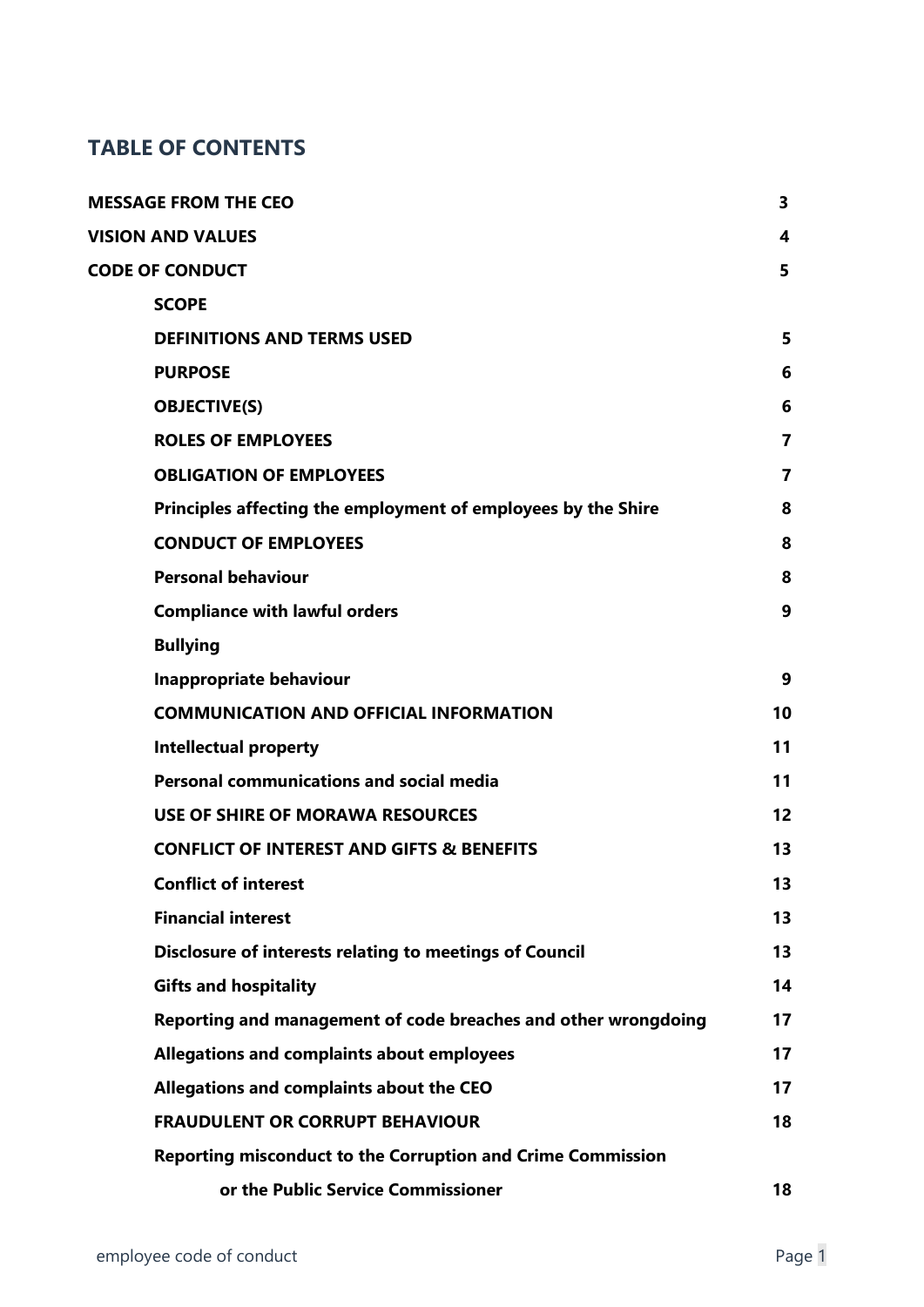| <b>Public Interest Disclosure Act 2003</b>                        |                        |    |  |  |
|-------------------------------------------------------------------|------------------------|----|--|--|
| Protection of persons reporting unacceptable or illegal behaviour |                        |    |  |  |
| <b>Whistle blower protection</b>                                  |                        |    |  |  |
| <b>P&amp;C NOTES</b>                                              |                        | 21 |  |  |
| <b>DOCUMENT CONTROL</b>                                           |                        |    |  |  |
| <b>SUPPORTING PROCEDURES</b>                                      |                        |    |  |  |
| <b>AUTHORITY</b>                                                  | <b>CEO ENDORSEMENT</b> | 21 |  |  |
| <b>REVIEW</b>                                                     |                        | 21 |  |  |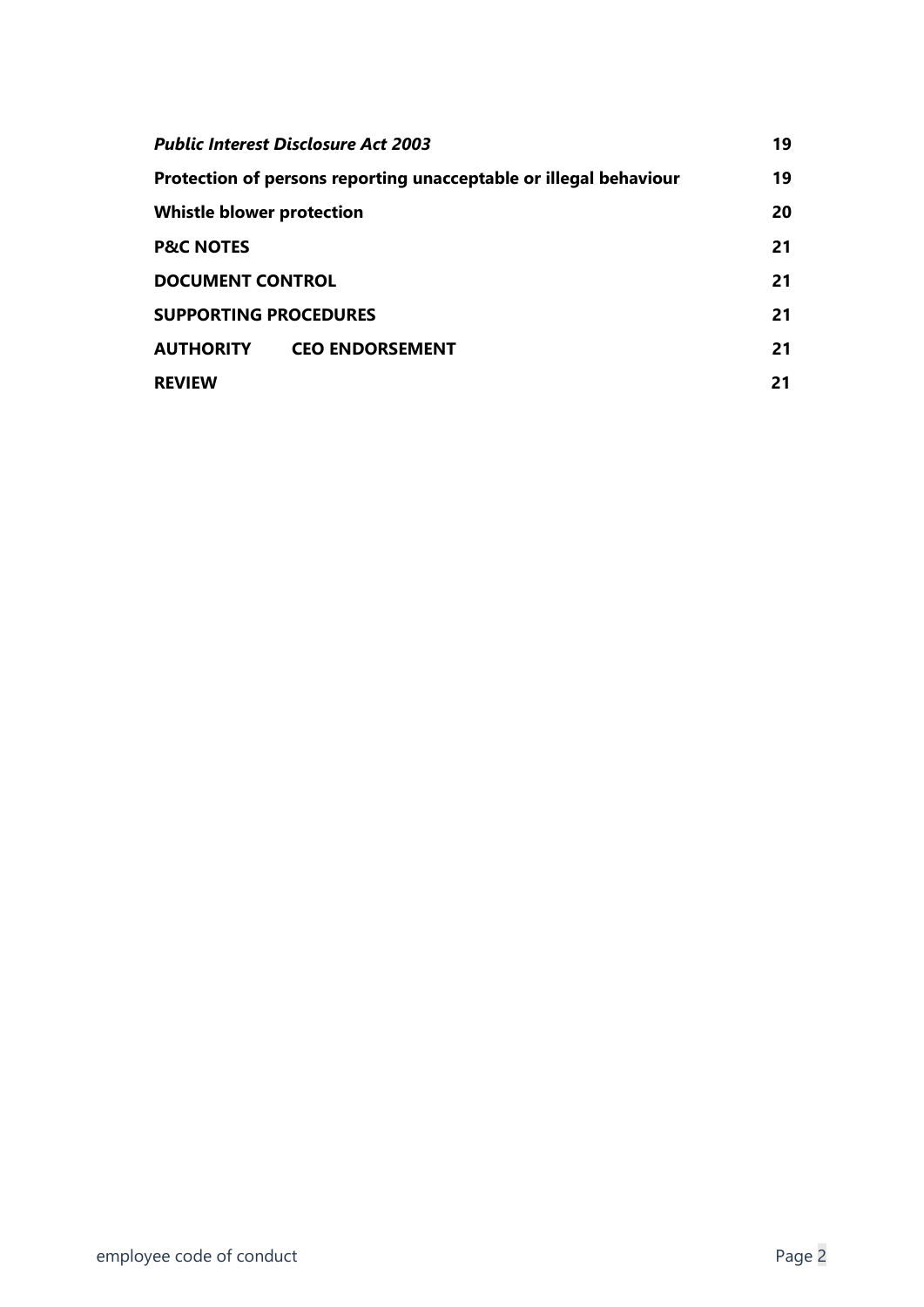#### <span id="page-3-0"></span>**MESSAGE FROM THE CEO**

The Shire of Morawa's (the Shire) Code of Conduct is aligned to our foundational value that "We C.A.R.E about what we do" -

- Commitment
- Attitude
- Respect
- Excellence

As well as our foundational value we are also driven by our organisational values:

- We will be open and accountable
- We will have informed decision making
- We will be collaborative
- We will Listen Communicate and Respond

This Code of Conduct document outlines the ethical standards of behaviour that are expected of all employees of the Shire in performing their duties and responsibilities. Ethical behaviour defines who we are, how the community perceives us and how we treat each other.

If the Strategic Community Plan identifies how Shire services will be delivered, this Code identifies how employees should conduct themselves when delivering those services. It ensures we work to the highest standards of corporate governance. The Code also provides a framework for the broader issue of integrity expectations, ethical responsibility, and transparency and accountability within the Shire.

We might find ourselves in situations that test our values and our judgement. When we encounter these tests, we can rely on this Code. By following the Code, we indicate our commitment to our values.

Regardless of your role at the Shire, it's important for you to follow and uphold the Code. You can also feel empowered to hold others to account and call out unacceptable behaviour in a respectful way.

Please take the time to read this document and become familiar with your obligations. If you need further clarification on anything, please contact myself or another member of the senior management team.

#### **SCOTT WILDGOOSE CHIEF EXECUTIVE OFFICER**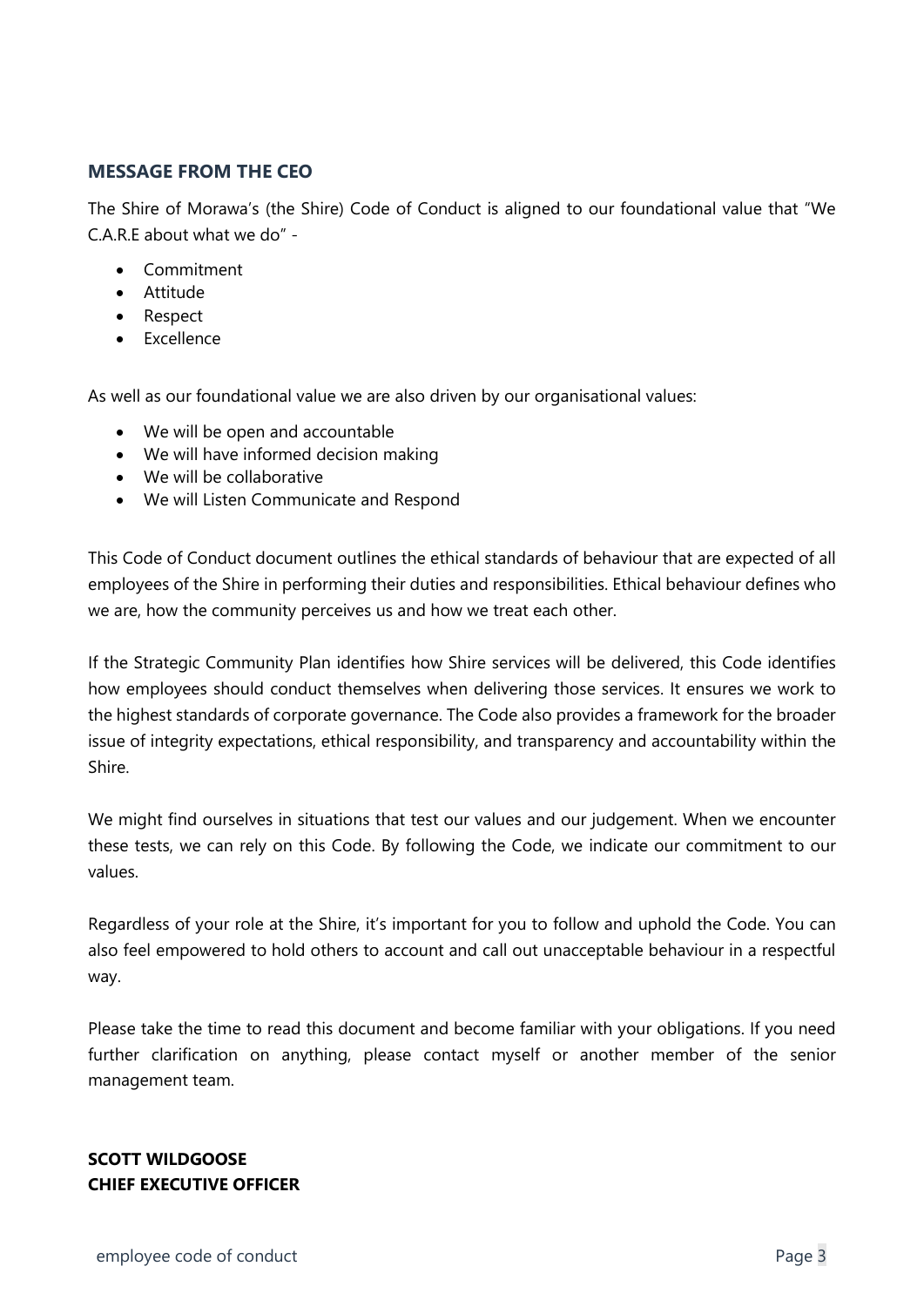#### <span id="page-4-0"></span>**VISION AND VALUES**

The Shire of Morawa's Strategic Community Plan outlines Our Vision for Morawa to be:

"A welcoming and inclusive community with diverse regional partnerships that have created a vibrant and growing economy."

The Shire of Morawa aspires to be guided by the following values:

- Innovative and creative
- Collaborative through partnerships
- Open and accountable
- Strong leadership, governed by informed decisions; and
- Listen, communicate and respond

At a foundational level the Shire looks for all employees to demonstrate C.A.R.E everyday – Commitment, Attitude, Respect and Excellence.

This Vision and Values establish the broad parameters within which Employees are expected to work to deliver the Council's Strategic Community Plan and Corporate Business Plan.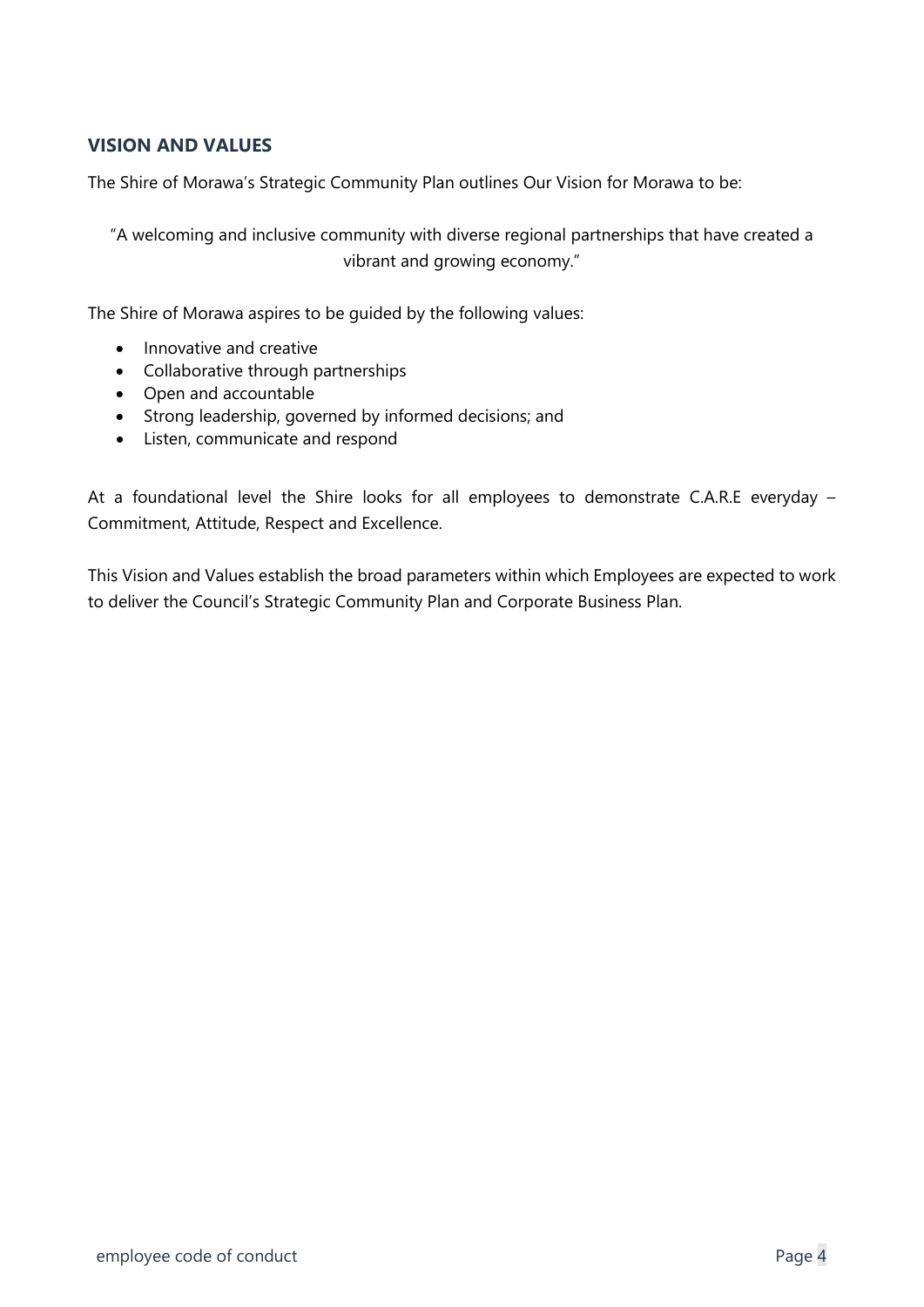#### <span id="page-5-0"></span>**CODE OF CONDUCT**

#### <span id="page-5-1"></span>**SCOPE**

• This Code applies to employees and agency staff, volunteers and contractors.

#### <span id="page-5-2"></span>**DEFINITIONS AND TERMS USED**

#### **"activity involving a local government discretion"** means an activity –

- (a) that cannot be undertaken without an authorisation from the local government; or
- (b) by way of a commercial dealing with the local government; [r.19AA of the *Local Government (Administration) Regulations 1996]*

#### **associated person** refers to a person who –

- Is undertaking or seeking to undertake an activity involving a local government discretion; or
- It is reasonable to believe is intending to undertake an activity involving a local government discretion.

[r.19AA of the *Local Government (Administration) Regulations 1996]*

**complaint** means an expression of dissatisfaction made to the Shire, related to its products, services or staff or the handling of a complaint, where a response or resolution is explicitly or implicitly expected or legally required

(Source: *AS/NZS 10002:2014 'Guidelines for Complaint Management in Organisations')*

**fidelity** means the implied duty for an employee to have regard to their employer's interests.

**gift** has the meaning given to that term in S 5.57 *(LGA)* except that it does not include

(a) a gift from a relative as defined in S 5.74(1); or

(b) a gift that must be disclosed under Regulation 30B of the Local Government (Elections) Regulations 1997;

(c) a gift from a statutory authority, government instrumentality or non-profit association for professional training; or

(d) a gift from WALGA, the Australian Local Government Association Limited (ABN 31 008 613 876), the Local Government Professionals Australia WA (ABN 91 208 607 072) or the LG Professionals Australia (ABN 85 004 221 818);

[r.19AA of the *Local Government (Administration) Regulations 1996]*

**interest** means an interest that could, or could reasonably be perceived to, adversely affect the impartiality of the person having the interest and includes an interest arising from kinship, friendship or membership of an association.

[r.19AA of the *Local Government (Administration) Regulations 1996]*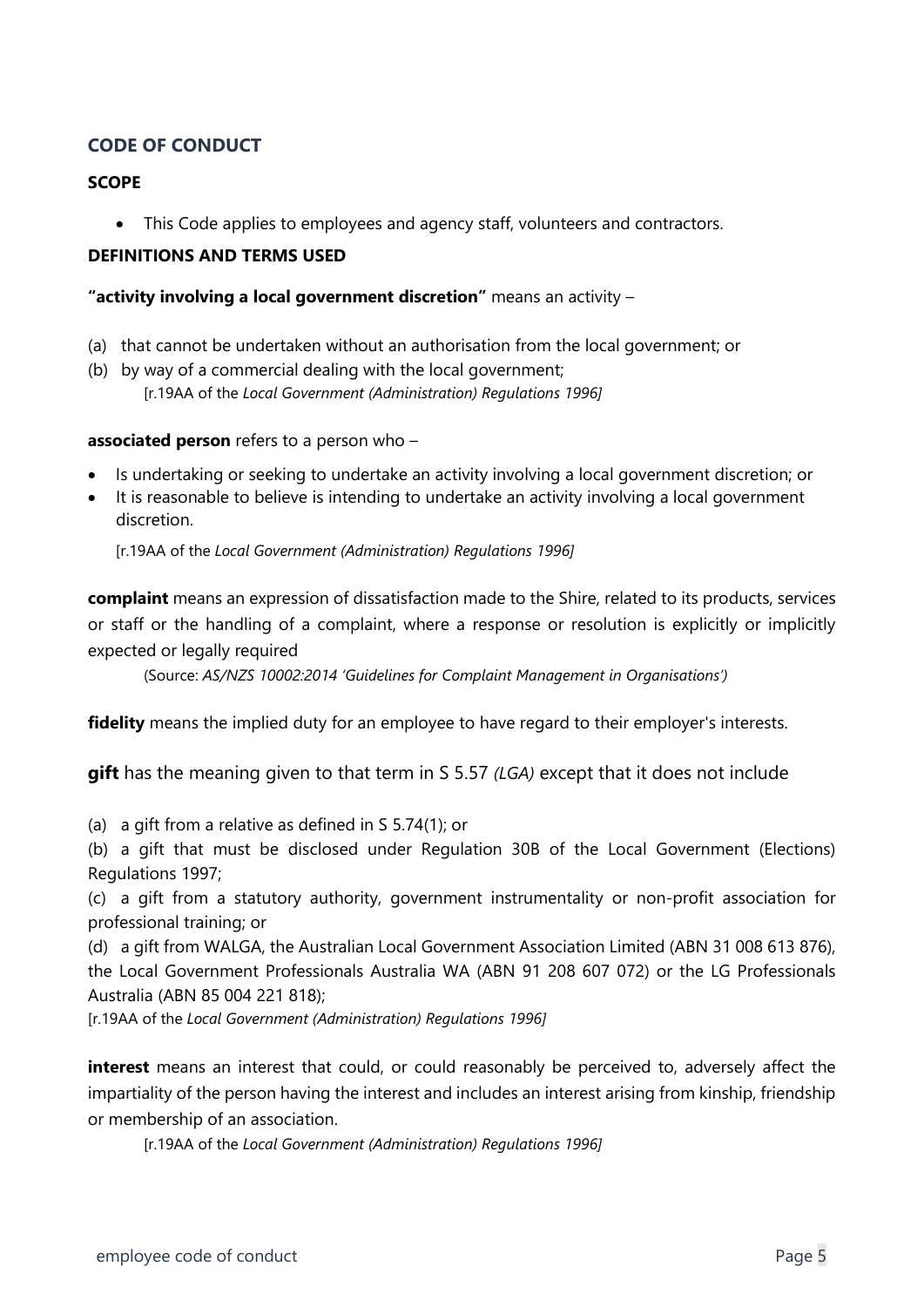**lawful order** means the implied duty for an employee to carry out a lawful and reasonable direction from their employer.

**local government property** means anything, whether land or not, that belongs to, or is vested in, or under the care, control or management of, the local government

[Section 1.4 of the *Local Government Act 1995*]

**relative**, in relation to a relevant person, means any of the following —

- (a) a parent, grandparent, brother, sister, uncle, aunt, nephew, niece, lineal descendant of the relevant person or of the relevant person's spouse or de facto partner;
- (b) the relevant person's spouse or de facto partner or the spouse or de facto partner of any relative specified in paragraph (a), whether or not the relationship is traced through, or to, a person whose parents were not actually married to each other at the time of the person's birth or subsequently, and whether the relationship is a natural relationship or a relationship established by a written law.

*[Section 5.74(1) of the Local Government Act 1995]*

#### **Shire employee** means a person —

- (a) employed by the Shire under section 5.36(1) of the Local Government Act 1995; or
- (b) engaged by the Shire under a contract for services.
- (c) engaged by the Shire on a voluntary basis.

#### <span id="page-6-0"></span>**PURPOSE**

- The purpose of the Code of Conduct is to provide Employees and Volunteers with consistent guidelines for an acceptable standard of professional conduct, the broader issue of ethical responsibility, and transparency and accountability within the Shire of Morawa workforce environment.
- The code is established pursuant to the *Local Government Act 1995* (LG Act) and is consistent with the requirements of *The Local Government (Administration) Regulations 1996* and other applicable laws.

#### <span id="page-6-1"></span>**OBJECTIVE(S)**

- This Code of Conduct (the Code) provides Employees and Volunteers of the Shire of Morawa with consistent guidelines for an acceptable standard of professional conduct.
- The Code addresses in a concise manner the broader issue of ethical responsibility and encourages greater transparency and accountability by the Shire, while supporting the positive performance behaviours expressed through the Shire's values.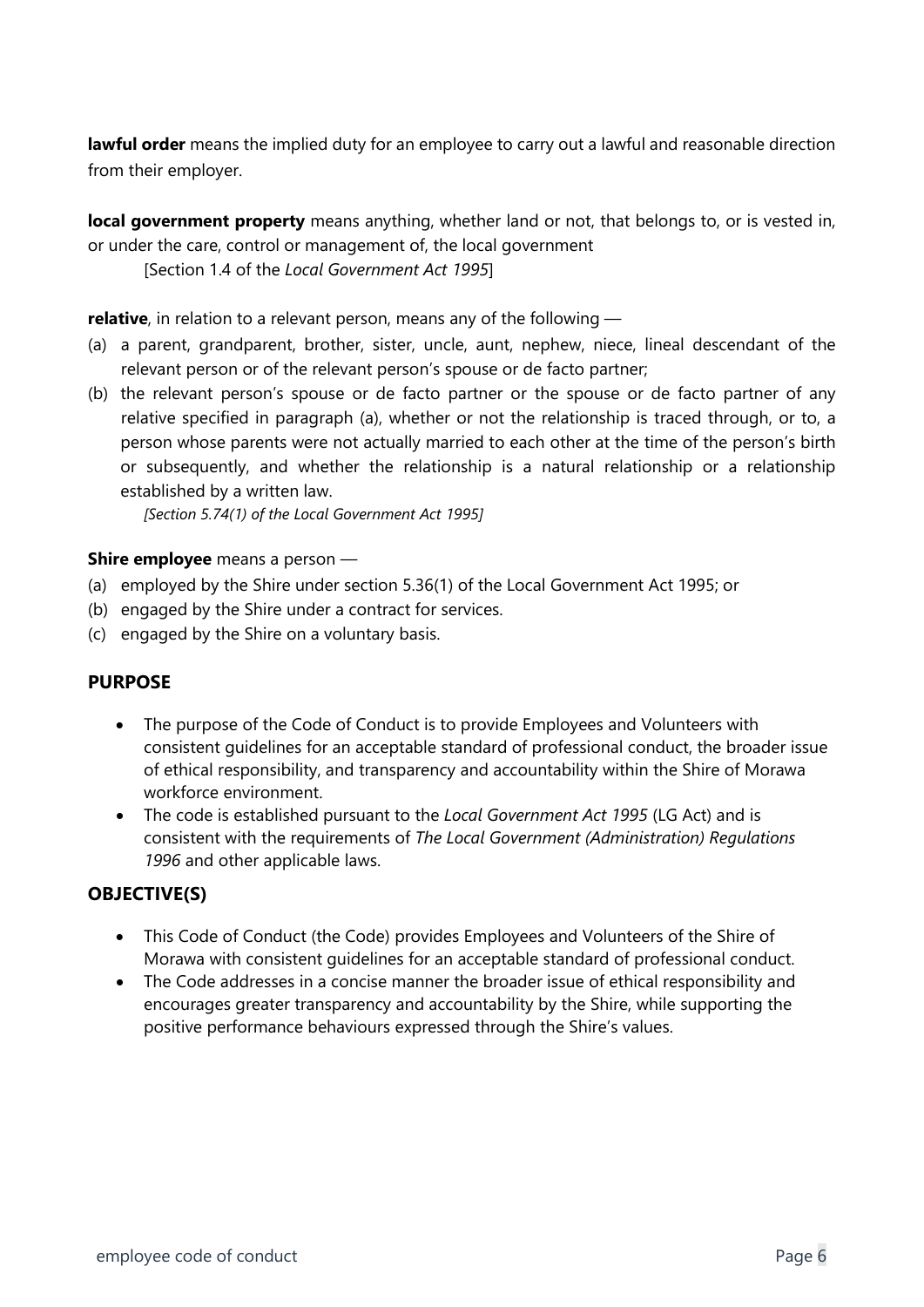- The Code provides a guide and a basis of expectations for Employees and Volunteers performing their work on behalf of the Shire.
- The Code is complementary to the principles adopted in the Local Government Act and Regulations, which incorporates four fundamental aims to result in:
- a) better decision-making by local governments;
- b) greater community participation in the decisions and affairs of local governments;
- c) greater accountability of local governments to their communities; and
- d) more efficient and effective local government.
- It encourages a commitment to ethical and professional behaviour and outlines principles on which individual and collective local government responsibilities may be based. It also clarifies that breaches of the code are treated seriously, and in accordance with the Shire's Disciplinary Practices.

#### <span id="page-7-0"></span>**ROLES OF EMPLOYEES**

- The role of employees is determined by the functions of the CEO as set out in S 5.41 of the Local Government Act 1995.
- $\bullet$  "The CEO's functions are to  $\leftarrow$
- a) advise the council in relation to the functions of a local government under this Act and other written laws;
- b) ensure that advice and information is available to the council so that informed decisions can be made;
- c) cause council decisions to be implemented;
- d) manage the day to day operations of the local government;
- e) liaise with the mayor or president on the local government's affairs and the performance of the local government's functions;
- f) speak on behalf of the local government if the mayor or president agrees;
- g) be responsible for the employment, management supervision, direction and dismissal of other employees (subject to S 5.37(2) in relation to senior employees);
- h) ensure that records and documents of the local government are properly kept for the purposes of this Act and any other written law; and
- i) perform any other function specified or delegated by the local government or imposed under this Act or any other written law as a function to be performed by the CEO."

#### <span id="page-7-1"></span>**OBLIGATION OF EMPLOYEES**

- The obligation for employees to observe a Code of Conduct arises from –
- a) the Local Government Act 1995 s.5,51 A (4)),
- b) the Local Government (Administration) Regulations 1996 Part 4A. 19AA to 19AF, and
- c) the terms and conditions of their employment with the Shire.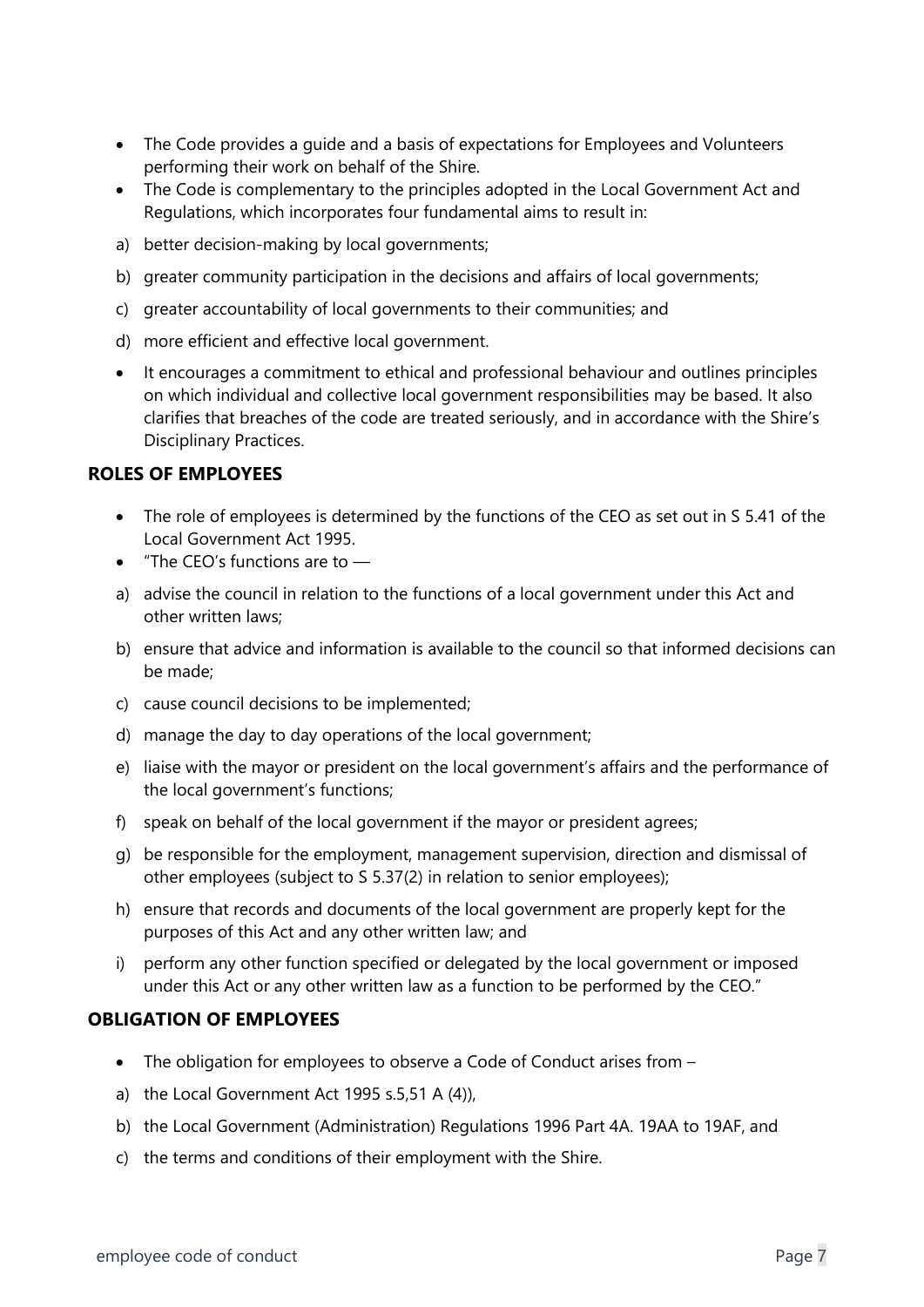• The observance of Council policies and Shire management practices is a key responsibility of any employee, and any breach of those responsibilities could incur disciplinary action, including termination, via the management framework established in accordance with the CEO's responsibilities under Section 5.41(g) of the Local Government Act 1995.

#### <span id="page-8-0"></span>**Principles affecting the employment of employees by the Shire**

- The following principles, set out in section 5.40 of the Act, apply to the employment of the Shire's employees:
- a) employees are to be selected and promoted in accordance with the principles of merit and equity;
- b) no power with regard to matters affecting employees is to be exercised on the basis of nepotism or patronage;
- c) employees are to be treated fairly and consistently;
- d) there is to be no unlawful discrimination against employees or persons seeking employment by the Shire on a ground referred to in the Equal Opportunity Act 1984 or on any other ground;
- e) employees are to be provided with safe and healthy working conditions in accordance with the Occupational Safety and Health Act 1984; and
- f) such other principles, not inconsistent with this Division, as may be prescribed."

#### <span id="page-8-1"></span>**CONDUCT OF EMPLOYEES**

- The Shire expects its employees to carry out their functions diligently, with integrity and due regard for their obligations and responsibilities, consistent with applicable laws, policies, management practices and procedures.
- It is expected that decisions and conduct of the Shire's employees will be well-informed and fair, and made in the best interest of the welfare and rights of the community.
- At all times Shire employees must show Commitment to their role, a positive and constructive Attitude, Respect the work of the Shire and each other, and make striving to achieve Excellence part of every day behaviour.

#### <span id="page-8-2"></span>**Personal behaviour**

- Employees will:
- a) act within the limits of their delegation, consistently with the terms of the code, the law, and the Shire's policies, management practices and procedures
- b) perform their duties and provide advice honestly, impartially and in the best interests of the Shire and community
- c) comply with all lawful and administrative practices that are consistent with the Shire's policies, management practices and procedures
- d) treat members of the public, fellow employees and Council members with respect, courtesy, honesty and fairness, having regard for their interests, rights, safety and welfare
- e) Behave in a manner that is professionally appropriate and enhances rather than detracts from a productive, comfortable, and safe working environment for their colleagues.
- f) report to the workplace fit for work, which includes being appropriately attired and not being under the influence of alcohol or other drugs while at the workplace
- g) always act in accordance with their obligation of fidelity to the Shire.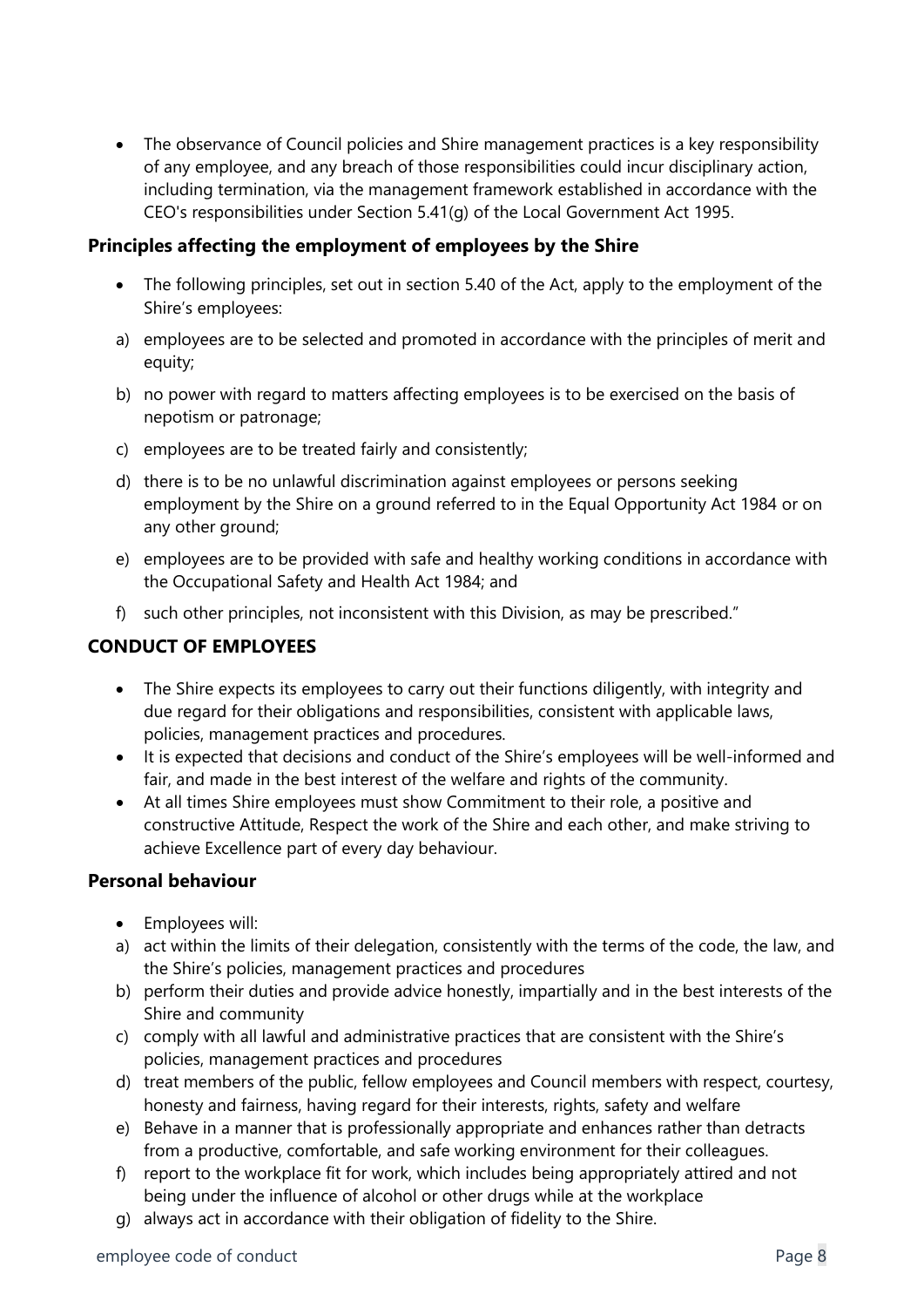- h) report any dishonesty or possible dishonesty on the part of any other employee to their Line Manager or the CEO in accordance with this code and the Shire of Morawa's policies.
- i) while on duty, give their time and attention to the Shire's business and ensure that their work is carried out efficiently and effectively, and that their standard of work reflects favourably both on them and on the Shire.

#### <span id="page-9-0"></span>**Compliance with lawful orders**

- Lawful orders provided to direct reports are to be followed. Doubts concerning the appropriateness of orders are to be raised with the direct superior of the person who provided the order.
- Employees will give effect to the lawful policies of the Shire, whether or not they agree with or approve of them.

#### <span id="page-9-1"></span>**Bullying**

- The Shire aims to provide a fair and supportive work environment free from bullying, harassment, and discrimination, that promotes personal respect, as well as providing physical and emotional safety for all employees.
- Bullying is repeated unreasonable, inappropriate or aggressive behaviour that is directed towards an individual or group and creates a risk to health or safety. It may take the form of physical, verbal or non-verbal conduct which is unwarranted by the individual targeted. The Shire is committed to providing a safe work environment that is free from bullying. If a Shire employee witnesses any form of bullying, they have a responsibility to report it.
- Bullying behaviour breaches this Code and is also prohibited by the *Occupational Safety and Health Act 1984* (in relation to conduct within a workplace or during the course of employment) and other legislation. Bullying includes both direct and indirect actions and both are in breach of this Code.

#### <span id="page-9-2"></span>**Inappropriate behaviour**

- An employee must not discriminate against or harass any person.
- Discrimination is dealt with by the *Equal Opportunity Act 1984* (and other legislation) and means treating someone less favourably than another, in circumstances that are the same (or are not materially different), on the basis of a ground such as race, sex, impairment, age, religious or political conviction, family status, pregnancy or gender identification. The Shire has detailed practices regarding this matter that can be used as a guide for Employees and Contractors. (*OSH020 Unhealthy and Hazardous Workplace Behaviour Prevention*)
- Harassment includes any unwelcome behaviour that offends, humiliates or intimidates a person. Generally, unlawful harassment occurs when someone is subjected to prohibited behaviour under anti-discrimination legislation.
- If a Shire employee witnesses any form of discrimination or harassment, they have a responsibility to report it.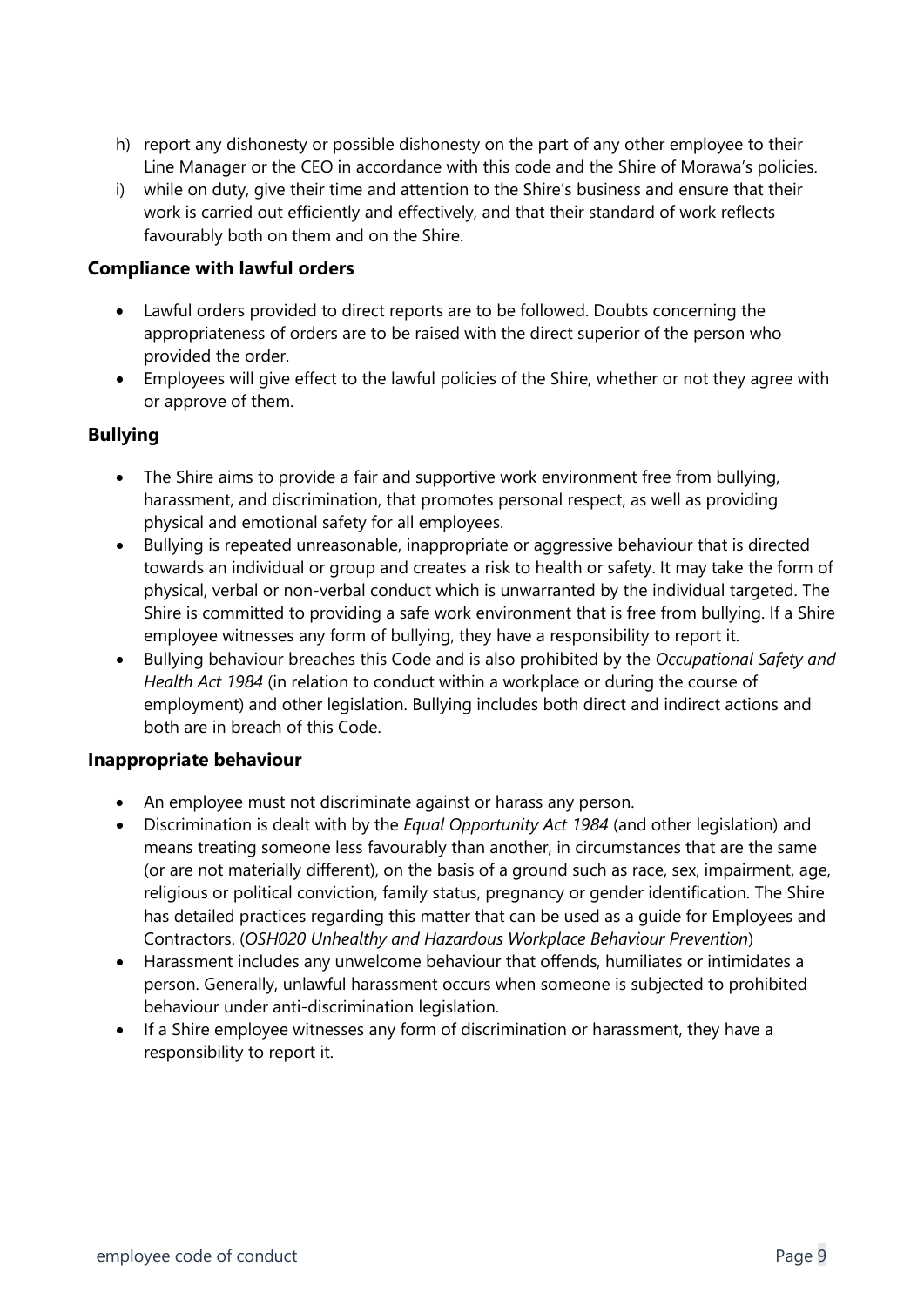#### <span id="page-10-0"></span>**COMMUNICATION AND OFFICIAL INFORMATION**

- The Shire deals with a large amount of information, some of which is intended to be available to assist and inform the general public, and some of which is confidential, concerning dealings between individuals and the Shire.
- The community expects that information on which public officers base their advice and decisions is accurate and reliable, while confidential information is securely stored and appropriately accessed.
- Employees must not use Shire information, inclusive of confidential information, for personal, commercial or political gain for themselves or others, or improperly to the detriment to the Shire or others.
- To ensure integrity, security and appropriate communications of Shire information, employees will specifically:
- a) Ensure that information obtained or created in the course of their employment is trustworthy and accurate
- b) Ensure that information is accurately recorded and stored consistently with relevant laws and the Shire's recordkeeping plan
- c) When making recommendations to, and determinations on behalf of the Shire, apply due diligence in the collation and assessment of relevant information
- d) Only use any information acquired as a result of their employment or engagement by the local government impartially and in good faith
- e) Not make improper use of any information acquired as a result of their employment or engagement by the Shire to gain advantage or cause detriment for anyone
- f) Not misrepresent Shire policy or use organisational information improperly to gain advantage for someone
- g) Not disclose any information discussed during a confidential session of a Council meeting unless it ceases to be confidential
- h) Exercise caution when participating as private citizens in public debate and commentary so as not to be perceived as representing the Shire, unless authorised.
- i) All aspects of communication by staff (including verbal, written, physical or personal), involving Local Government activities, should reflect the status and objectives of the Shire. Communications should be accurate, polite and professional and in accordance with the Shire's Management practices.
- j) Not present the Shire, other employees, Council or Council members in a negative light or defamatory manner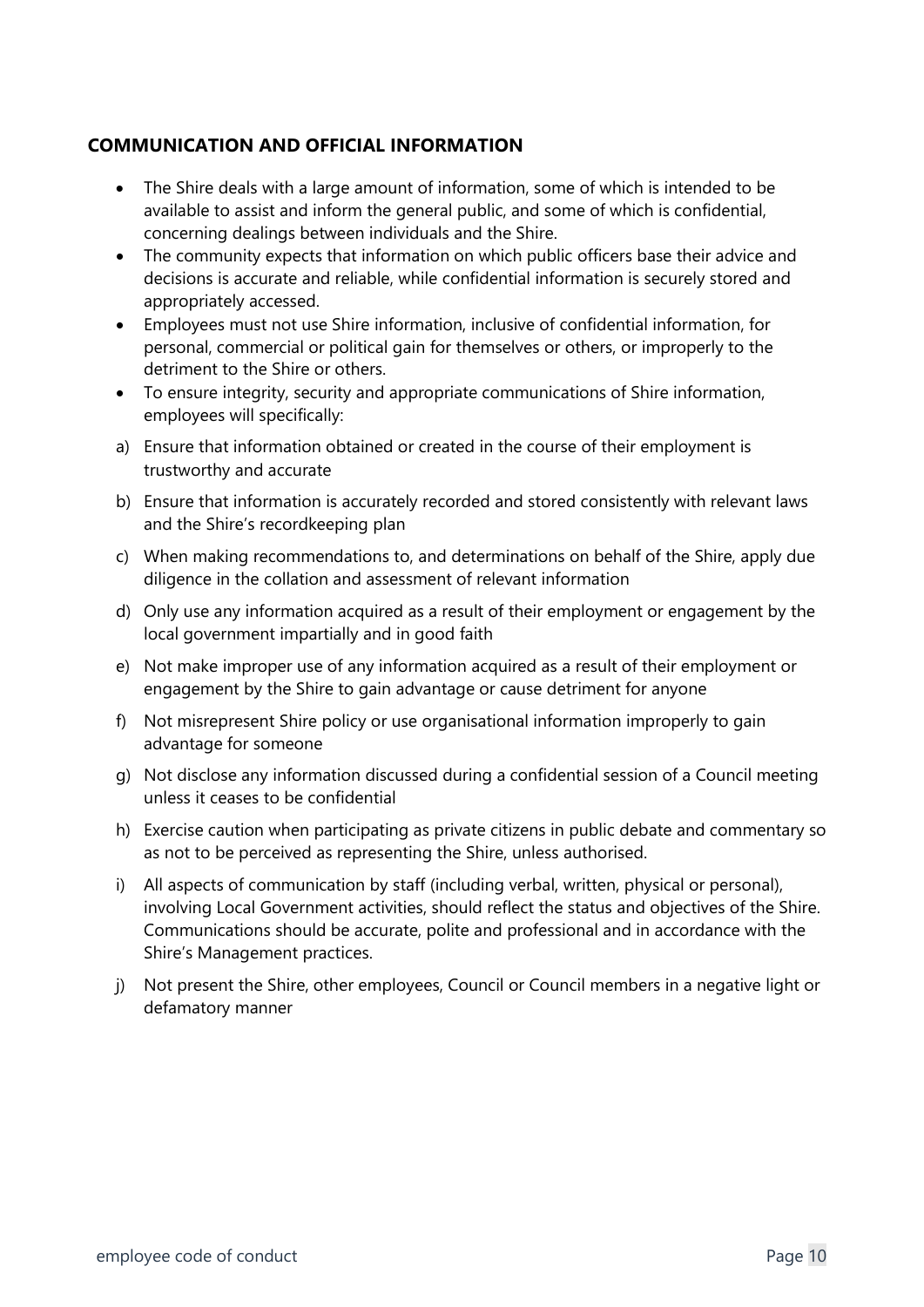#### <span id="page-11-0"></span>**Intellectual property**

• The title to Intellectual Property in all duties relating to contracts of employment will be assigned to the Shire upon its creation unless otherwise agreed by separate contract.

#### <span id="page-11-1"></span>**Personal communications and social media**

- The Shire of Morawa embraces the use of social media as a corporate communications and community-building tool. However, all employees need to use good judgment about what material appears online, and in what context.
- Personal communications and statements made privately in conversation, written, recorded, emailed or posted in personal social media, have the potential to be made public, whether intended or not.
- Employees must not, unless undertaking a duty in accordance with their employment, disclose information, make comments or engage in communication activities about or on behalf of the Shire, it's Council Members, employees or contractors, which breach this Code of Conduct.
- Employee comments which become public and breach the Code of Conduct, or any other operational policy or procedure, may constitute a disciplinary matter and may also be determined as misconduct and be reported under the Public Sector Management Act 1994, in accordance with the Corruption, Crime and Misconduct Act 2003.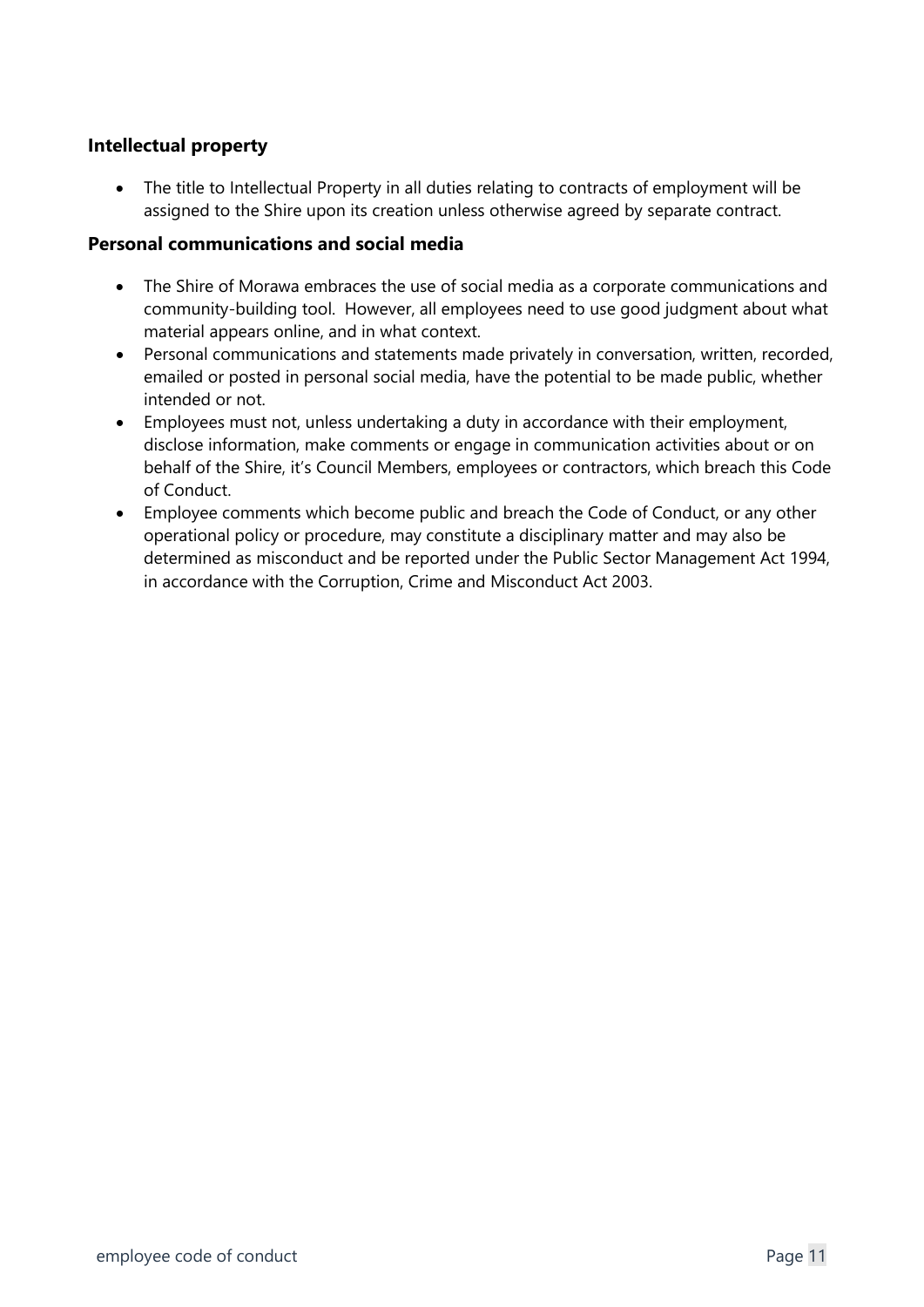#### <span id="page-12-0"></span>**USE OF SHIRE OF MORAWA RESOURCES**

- The community expects public officers to perform their duties efficiently and utilise public resources prudently. Purchases and use of goods and services should only be made in the public interest and be appropriately recorded.
- Employees should play their role in protecting the assets of the Shire, which include, but are not limited to, employees' time, credit cards, office and computer equipment, mobile telephones, motor vehicles, sport and recreation facilities, tools and machinery, real property, personal protective equipment.
- To ensure integrity in dealing with matters related to Shire resources employees will ensure:
- a) effective, economical and honest use and management of local government resources in the course of their duties
- b) compliance with applicable legislation, and policies and procedures when using or committing local government resources
- c) no improper use of public resources for direct or indirect personal gain or in such a way as to improperly cause a detriment, whether financial or otherwise
- d) no use of public resources for partisan political purposes
- e) operation, maintenance and secure storage of equipment and property in accordance with manufacturer specifications and its value
- f) email/internet must only be used for legitimate Council business or in accordance with procedures set for this type of infrastructure
- g) reporting any damage to, or loss of, property or equipment immediately to management
- h) a conservative and proportionate approach to expenditure on hospitality in the course of local government business and ensuring that expenditure complies with Shire policies.

#### **Use of the Shire of Morawa's Finances**

- (a) Employees are expected to act responsibly and exercise sound judgment with respect to matters involving The Shire's finances.
- (b) Employees will use the Shire's finances only within the scope of their authority, as defined in their position description.
- (c) Employees with financial management responsibilities will comply with the requirements of the *Local Government (Financial Management) Regulations 1996*.
- (d) Employees exercising purchasing authority will comply with the Shire's Purchasing Policy, and the systems and procedures established by the CEO in accordance with regulation 5 of the *Local Government (Financial Management) Regulations 1996.*
- (e) Employees will act with care, skill, diligence, honesty and integrity when using local government finances.
- (f) Employees will ensure that any use of the Shire's finances is appropriately documented in accordance with the relevant policy and procedure, including the Shire's Recordkeeping Plan.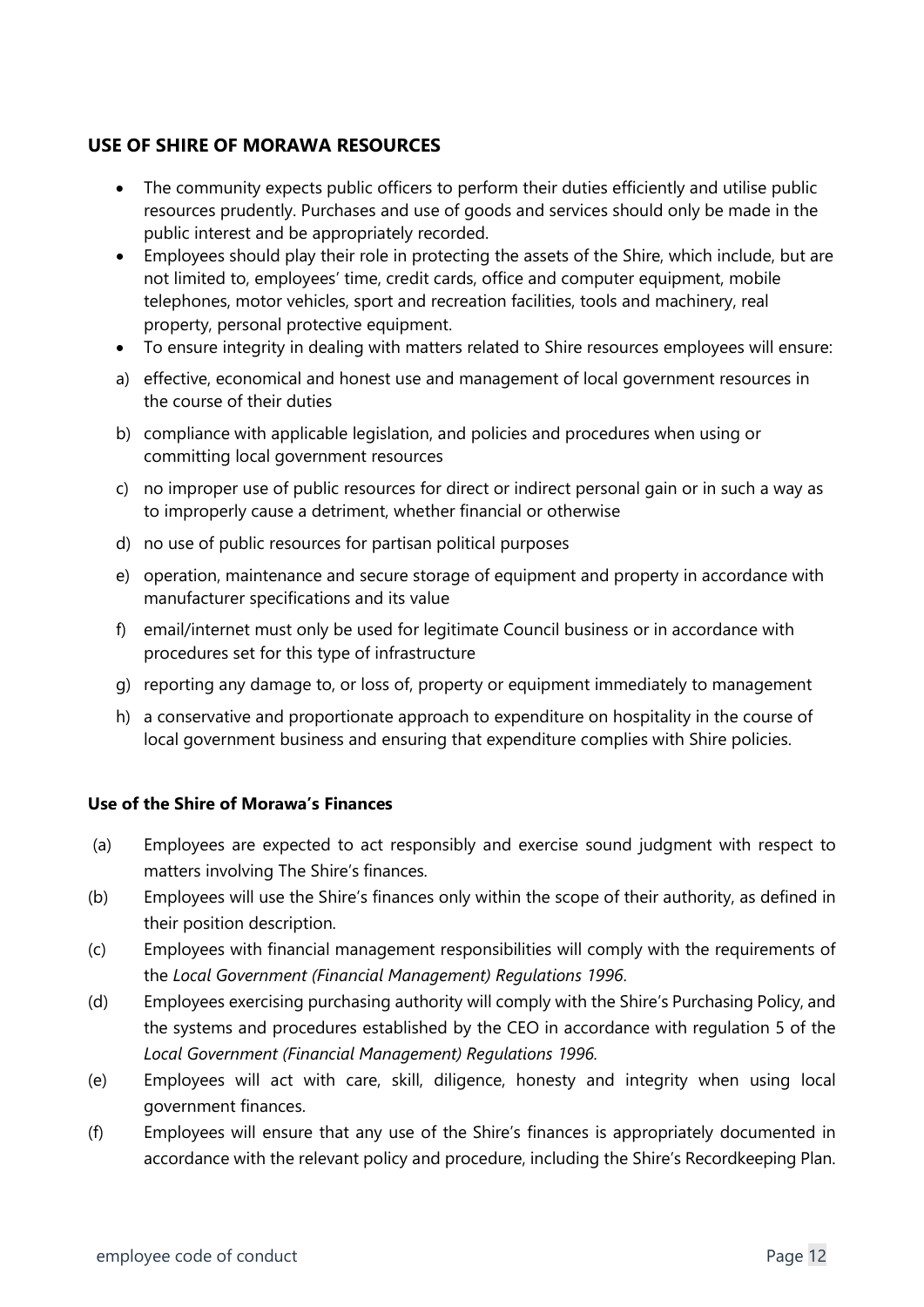#### <span id="page-13-0"></span>**CONFLICT OF INTEREST AND GIFTS & BENEFITS**

#### <span id="page-13-1"></span>**Conflict of interest**

- Employees will ensure that any conflict of interest between their personal interests and the impartial fulfilment of their professional duties is declared.
- Employees will not engage in private work with or for any person or body with an interest in a proposed or current contract with the Shire, without first making disclosure to the Chief Executive Officer. In this respect, it does not matter whether advantage is in fact obtained, as any appearance that private dealings could conflict with performance of duties must be scrupulously avoided. Any secondary employment by an employee must be approved by the Chief Executive Officer.
- Employees who own or are closely associated with a business from which the Shire purchases or intends to purchase goods and/or services will disclose any such interest on an annual basis.
- Employees will lodge written notice with the Chief Executive Officer describing an intention to undertake a dealing in land within the local government area or which may otherwise be in conflict with the Council's functions (other than purchasing the principal place of residence).
- Employees who exercise a recruitment or other discretionary function will make disclosure before dealing with relatives or close friends and will disqualify themselves from dealing with those persons.
- Employees will refrain from partisan political activities which could cast doubt on their neutrality and impartiality in acting in their professional capacity. An individual's rights to maintain their own political convictions are not impinged upon by this clause. It is recognised that such convictions cannot be a basis for discrimination, and this is supported by anti- discriminatory legislation.

#### <span id="page-13-2"></span>**Financial interest**

- Employees will apply the principles of disclosure of financial interest as contained within the *Local Government Act 1995.*
- Sections 5.59-5.90 of the *Local Government Act 1995* establish the requirements for disclosure by employees of financial interests (including proximity interests).
- The onus is on employees to identify possible financial interests (including proximity interests and non-financial interests), to determine whether an interest exists, and whether any statutory exemption applies.

#### <span id="page-13-3"></span>**Disclosure of interests relating to meetings of Council**

- A person who is an employee and who has an interest in any matter to be discussed at a council or committee meeting attended by the person is required to disclose the nature of the interest -
- a) in a written notice given to the CEO before the meeting; or
- b) at the meeting immediately before the matter is discussed.
- A person who is an employee and who has given, or will give, advice in respect of any matter to be discussed at a council or committee meeting not attended by the person is required to disclose the nature of any interest the person has in the matter -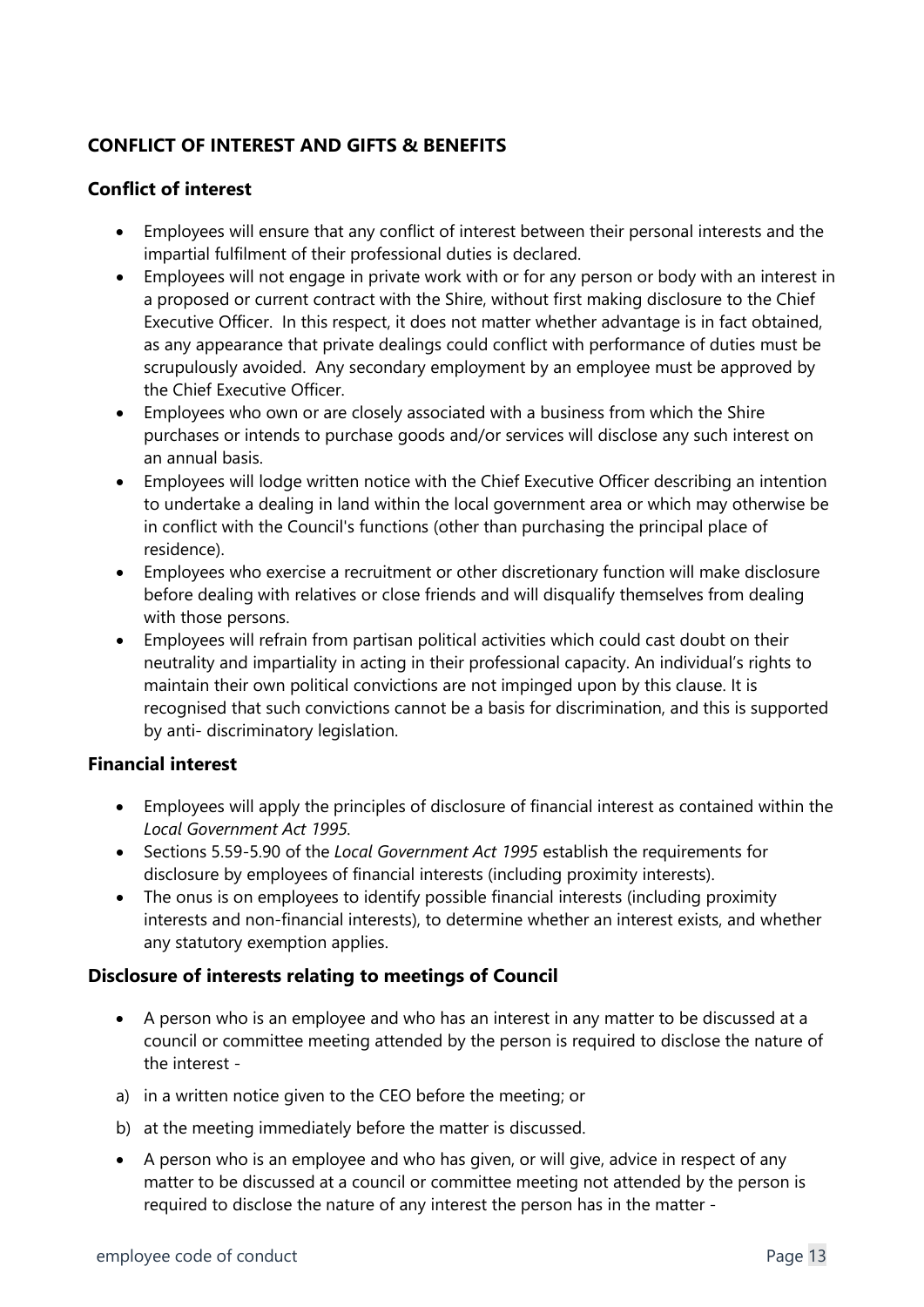- a) in a written notice given to the CEO before the meeting; or
- *b*) at the time the advice is given.
- A requirement described under items 52. and 53 above excludes an interest referred to in S 5.60 of the *Local Government Act 1995*.
- An employee is excused from a requirement made under 52 or 53 to disclose the nature of an interest because they did not now and could not reasonably be expected to know:
- a) that they had an interest in the matter; or
- b) that the matter in which they had an interest would be discussed at the meeting and they disclosed the nature of the interest as soon as possible after the discussion began.
- If a person who is an employee makes a disclosure in a written notice given to the CEO before a meeting to comply with requirements of items 52 and 53, then -
- a) before the meeting the CEO is to cause the notice to be given to the person who is to preside at the meeting; and
- b) at the meeting the person presiding must bring the notice and its contents to the attention of the persons present immediately before any matter to which the disclosure relates is discussed.
- $\bullet$  If:
- a) to comply with a requirement made under item 52, the nature of a person's interest in a matter is disclosed at a meeting; or
- b) a disclosure is made as described in item 55 (b) at a meeting; or
- c) to comply with a requirement made under item 56 (b), a notice disclosing the nature of an employee's interest in a matter is brought to the attention of the persons present at a meeting,

the nature of the interest is to be recorded in the minutes of the meeting.

#### <span id="page-14-0"></span>**Gifts and hospitality**

• Determination

In accordance with Regulation 19AF of the *Local Government (Administration) Regulations 1996* the CEO has determined \$0 as the threshold amount for prohibited gifts.

#### **Prohibited gifts**

- An employee of the Shire must not accept a prohibited gift from an associated person.
- Prohibited gift in relation to a person who is an employee, means -

(a) any gift not identified as an acceptable gift under these provisions.

• In general, employees must not seek or accept (either directly or indirectly) any immediate or future gift (including any financial benefit, reward or donation) for themselves, or for any other person or body, as a result of their role with the Shire.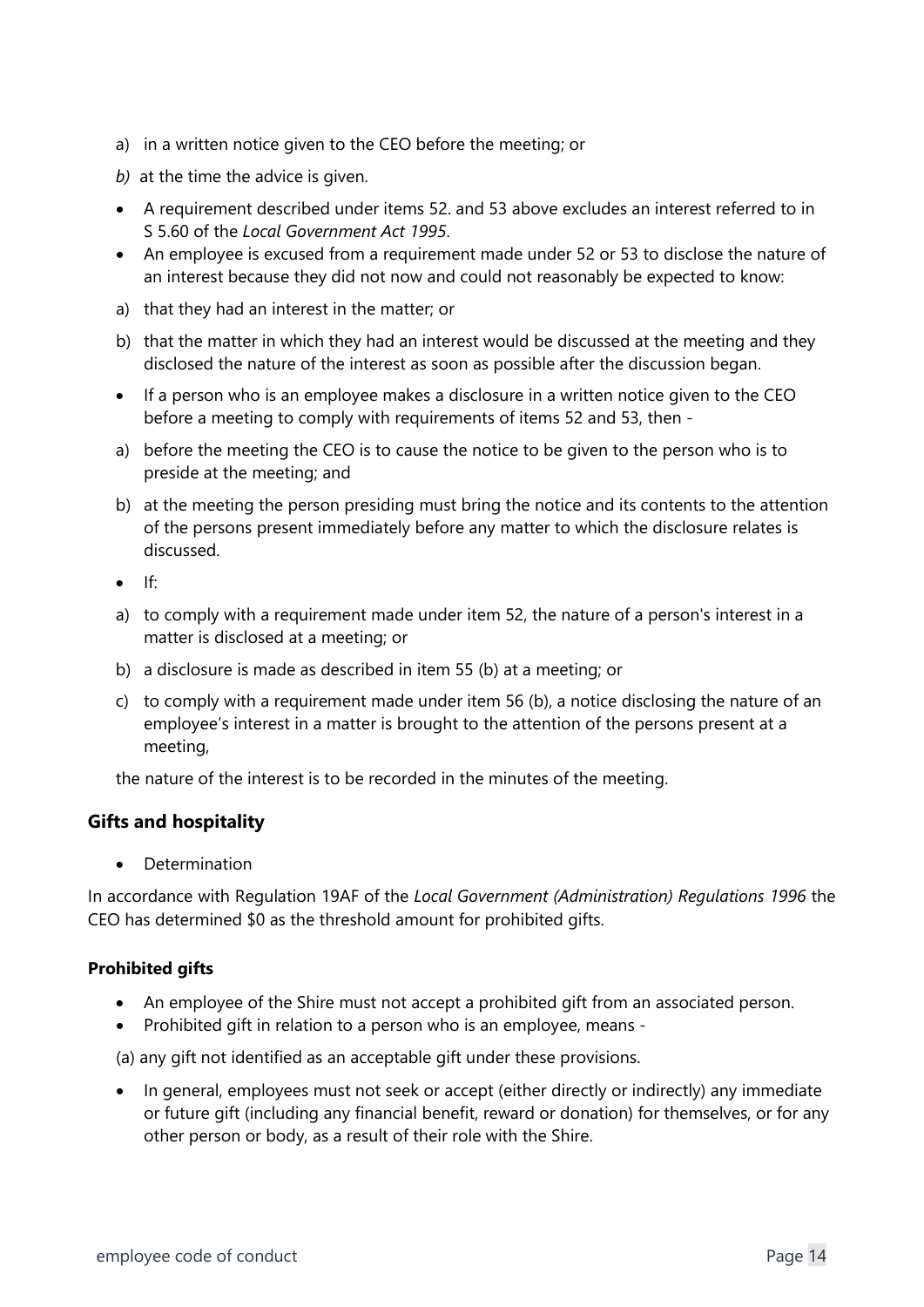#### **Acceptable gifts**

- Gift has the meaning given to that term in S 5.57(4) except that it does not include -
- a) a gift from a relative as defined in S 5.74(1); or
- b) a gift that must be disclosed under Regulation 30B of the Local Government (Elections) Regulations 1997; or
- c) a gift from a statutory authority, government instrumentality or non-profit association for professional training; or
- d) a gift from WALGA, the Australian Local Government Association Limited (ABN 31 008 613 876) or the Local Government Professionals Australia WA (ABN 91 208 607 072).
- e) Events and Hospitality determined beneficial to the purpose of the Shire

#### **Events and hospitality**

- This section addresses employee attendance at any events, including concerts, conferences, functions or sporting events free of charge or part of a sponsorship agreement not paid for by the Shire.
- The purpose of the clause is to provide transparency about the attendance at events by employees.
- Any offer to attend an event or receive hospitality must be approved by the Chief Executive Officer.
- Attendance will only be approved if there is a clear benefit to the Shire. Employees shall avoid hospitality where a favour is expected in return, or which falls outside the normal pattern of hospitality appropriate to the employees' position/responsibilities.
- Where the value of the event exceeds \$300, or the invitations received from a donor has exceeded \$300 over a twelve-month period, the Shire will make a determination as to whether there is a clear benefit to the Shire of the employees' attendance at the event.
- The employee is responsible for declaring any offer of an event as a gift whether accepted or declined.
- An event attendance register listing events attended or declined by employees in their employment capacity, where they have been invited or received tickets, regardless of value. Employees are required to declare their event attendance within ten (10) days.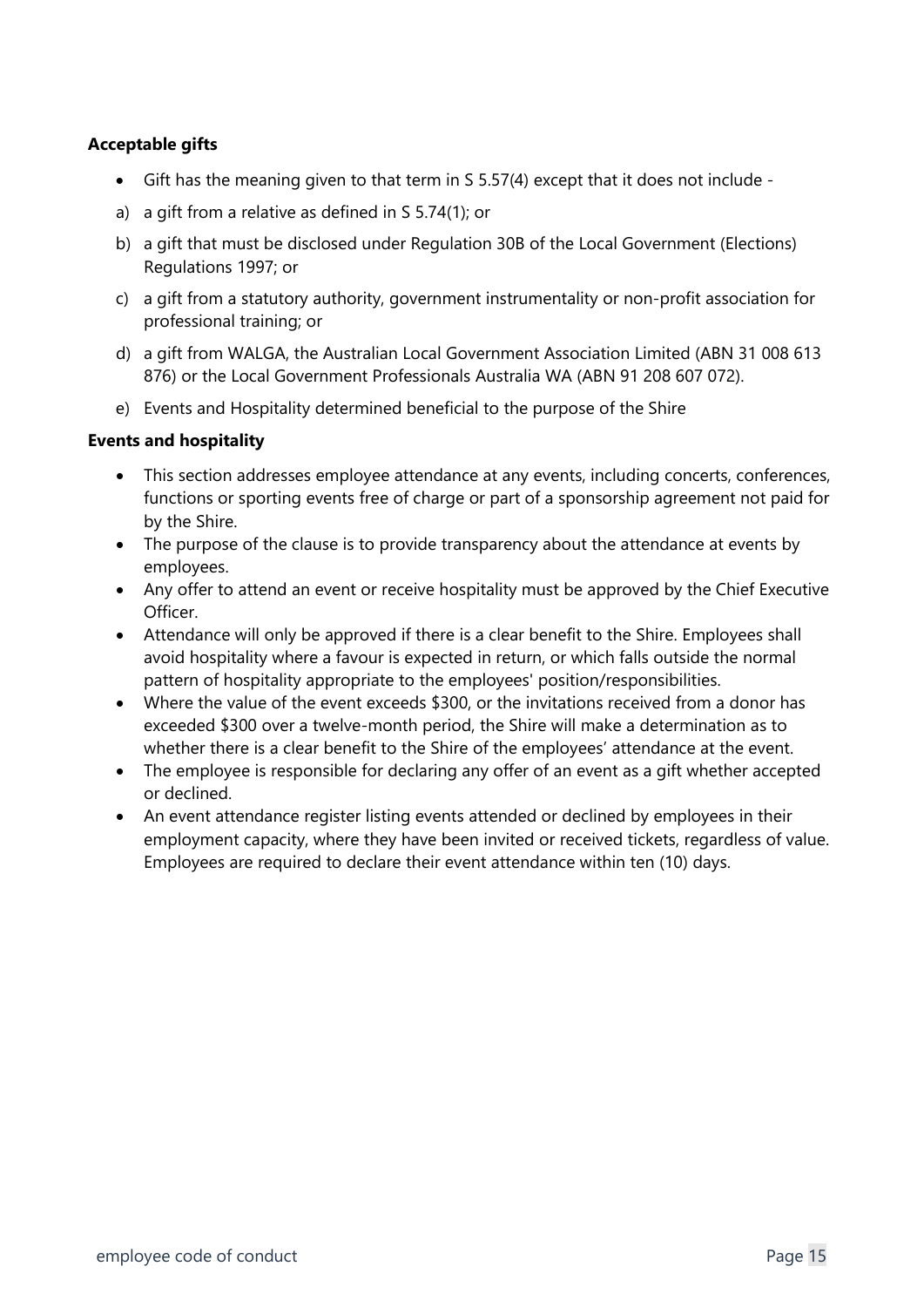#### **Employee declaration and event register**

- Employees are required to declare the following information on the register:
- a) who invited the member or provided the tickets to the event
- b) the description of the event
- c) the location of the event
- d) the date of the event
- e) the role that the employee fulfilled at the event (i.e. presenter, observer or participant)
- f) the benefit of the employee attending the event for the Shire of Morawa
- g) the dollar value of the person attending the event (if any)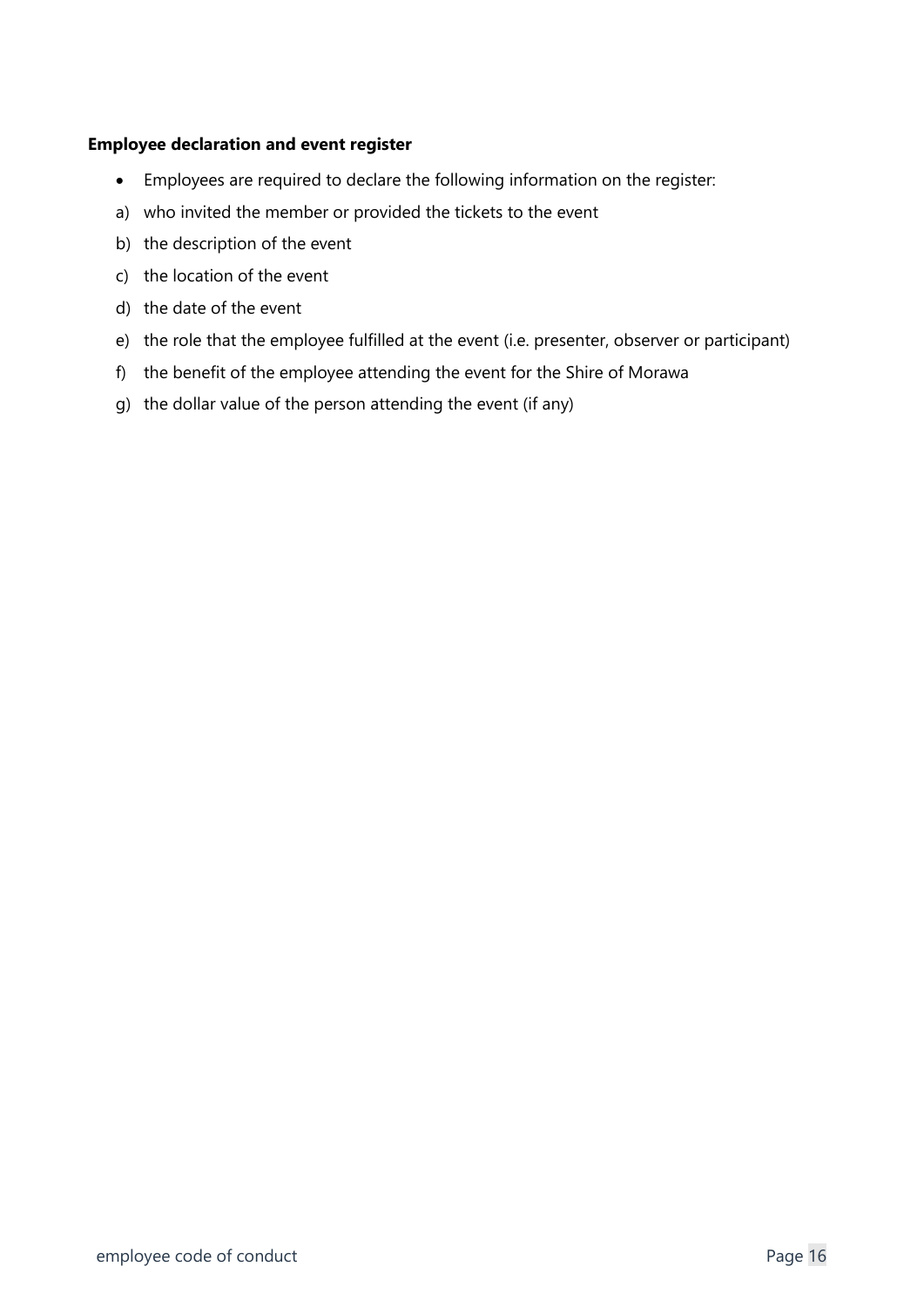#### **HOW TO REPORT A BREACH GUIDELINES**

#### <span id="page-17-0"></span>**Reporting and management of code breaches and other wrongdoing**

Through their ethical decisions and conduct, including the decision to report wrongdoing, employees can play their part in preventing breaches of the code.

Reports of suspected breaches and wrongdoing will be treated seriously, dealt with confidentially and appropriate action will be taken.

#### <span id="page-17-1"></span>**Allegations and complaints about employees**

Any person who has reason to believe that the personal behaviour of an employee breaches the standards of conduct set out in this Code, may refer the matter to the CEO through their Manager, who will consider the matter and deal with it in accordance with the management protocols, procedures or practices of the Shire, and any applicable law concerning Employees.

The Shire maintains Grievance Investigation and Resolution policies, see the Policy Manual for further details.

#### <span id="page-17-2"></span>**Allegations and complaints about the CEO**

Any person who has reason to believe that the personal behaviour of the CEO breaches the standards of conduct set out in this Code, may refer the matter to the Executive Manager Corporate and Community Services (EMCCS). The EMCCS is to refer breaches of a serious nature to the Shire President.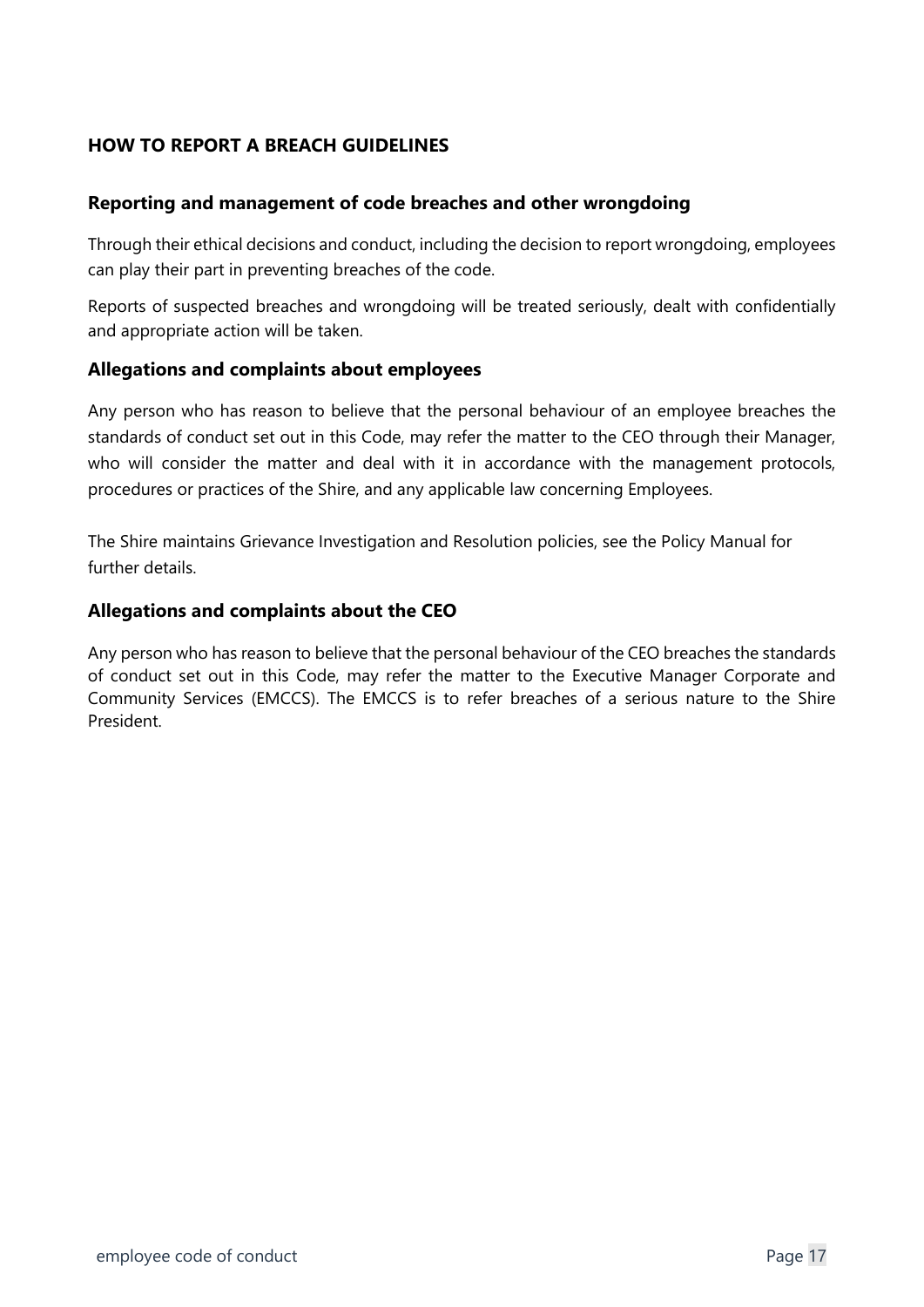#### <span id="page-18-0"></span>**FRAUDULENT OR CORRUPT BEHAVIOUR**

Community confidence in Shire decision making can be lost when fraudulent or corrupt behaviour occurs.

To ensure against the risk of fraudulent or corrupt behaviour Shire employees are required to:

- not engage in any fraudulent or corrupt behaviour
- report any information about actual or potentially fraudulent, corrupt or illegal activities to their Manager, Chief Officer of the Functional Area or Chief Executive Officer
- abide by local government codes, policies, management practice and procedures.

#### <span id="page-18-1"></span>**Reporting misconduct to the Corruption and Crime Commission or the Public Service Commissioner**

The CEO, being a 'Principal Officer of a Notifying Authority' (for the purposes of the *Corruption and Crime Commission Act 2003*) has a statutory obligation to report to the Corruption and Crime Commission any allegation of misconduct, or any situation that otherwise comes to his or her attention involving misconduct, where it is of relevance or concern to the CEO in his or her official capacity.

Any Employee, or any other person, may report directly to the Corruption and Crime Commission any matter which that person suspects on reasonable grounds may concern misconduct that has occurred, is occurring, or may occur.

Public Sector Commission (PSC)

Minor misconduct is dealt with by the Public Sector Commission.

Report suspected minor misconduct online:

[https://www.wa.gov.au/organisation/public-sector-commission/report-minor-misconduct-public](https://www.wa.gov.au/organisation/public-sector-commission/report-minor-misconduct-public-officers)[officers](https://www.wa.gov.au/organisation/public-sector-commission/report-minor-misconduct-public-officers)

Alternatively matters can be lodged by email or post by downloading the misconduct report form.

[http://www.wa.gov.au/sites/default/files/2020-06/misconduct\\_report\\_form.docx](http://www.wa.gov.au/sites/default/files/2020-06/misconduct_report_form.docx)

PSC Contact Details:

Website: <https://www.wa.gov.au/organisation/public-sector-commission>

Email: [minormisconduct@psc.wa.gov.au](mailto:minormisconduct@psc.wa.gov.au)

Phone: 08 6552 8888

Mail: Locked Bag 3002, WEST PERTH WA 6872

Address: Dumas House, 2 Havelock Street, West Perth WA 6005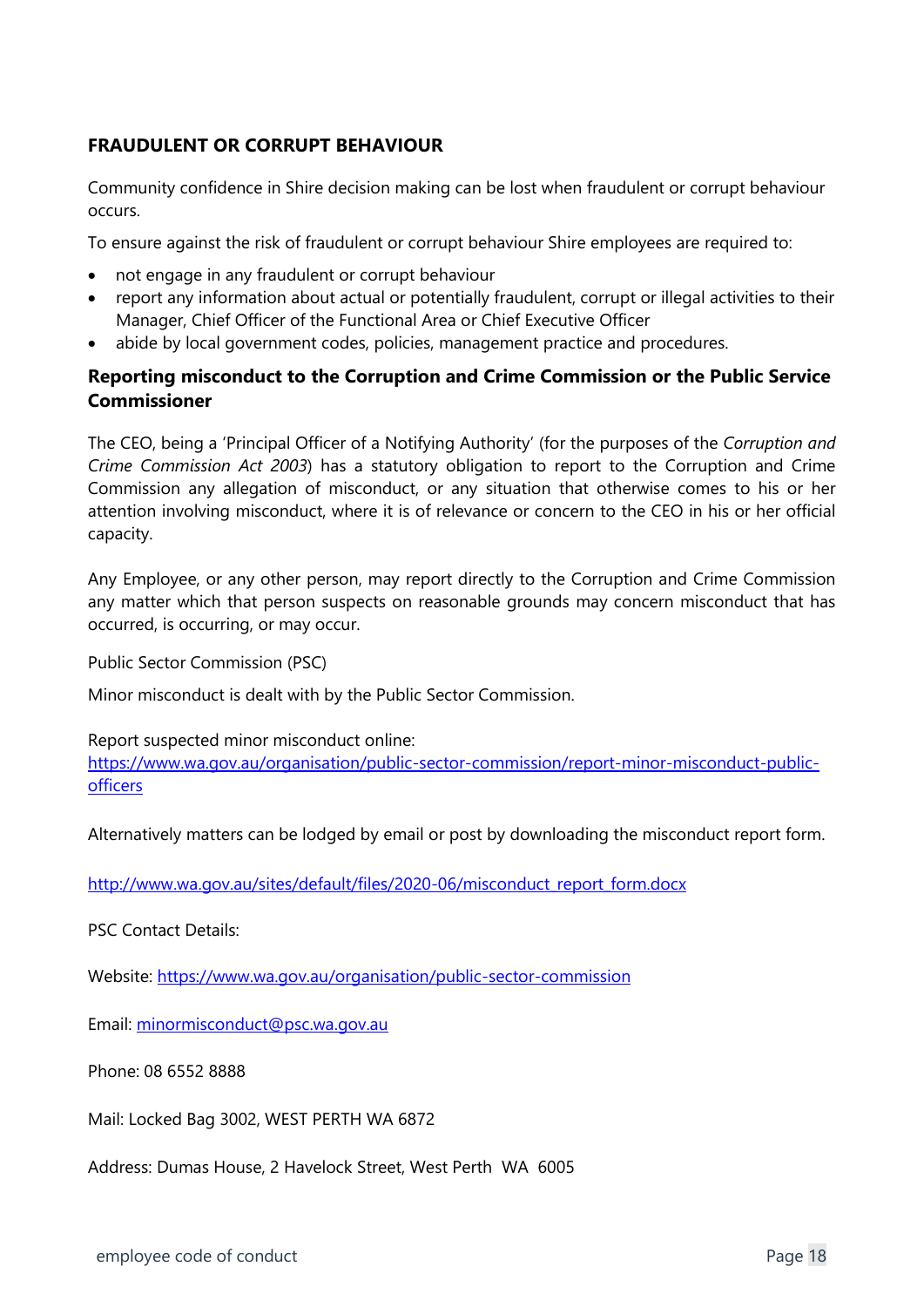Corruption and Crime Commission (CCC)

Serious misconduct is dealt with by the Corruption and Crime Commission.

Report suspected serious misconduct online: [https://www.ccc.wa.gov.au/report\\_misconduct](https://www.ccc.wa.gov.au/report_misconduct)

Alternatively matters can be lodged by email or post by downloading the report form.

<https://www.ccc.wa.gov.au/sites/default/files/Serious%20Misconduct%20Report%20Form.pdf>

CCC Contact Details:

Website:<https://www.ccc.wa.gov.au/> Email: [reportcorruption@ccc.wa.gov.au](mailto:info@ccc.wa.gov.au) Phone: 1800 803 186 Mail: PO Box 330, Northbridge Post Shop WA 6865 Address: Level 5, 45 Francis Street, Northbridge WA 6003

#### <span id="page-19-0"></span>*Public Interest Disclosure Act 2003*

The *Public Interest Disclosure Act 2003* facilitates the reporting of public interest information and provides protection for those who report this information under that Act. Employees are encouraged to contact the Shire's nominated Public Interest Disclosure Officer to seek guidance on their disclosure and to lodge completed Public Interest Disclosure forms.

A person who makes an appropriate disclosure of public interest information to the Shire's nominated Public Interest Disclosure Officer under Section 5 of the Public Interest Disclosure Act 2003 incurs no civil or criminal liability for doing so, is not, for doing so, liable: to any disciplinary action under a written law;

- a) to be dismissed;
- b) to have his or her services dispensed with or otherwise terminated; or
- c) for any breach of duty of secrecy or confidentiality or any other restriction on disclosure (whether or not imposed by a written law) applicable to the person (Section 13).

#### <span id="page-19-1"></span>**Protection of persons reporting unacceptable or illegal behaviour**

The CEO is to ensure that Employees who report unacceptable or illegal behaviour (that is, whistle blowers) are not in any way disadvantaged or victimised because of their actions. The CEO's action is limited to matters for which he/she has responsibility and/or jurisdiction to act.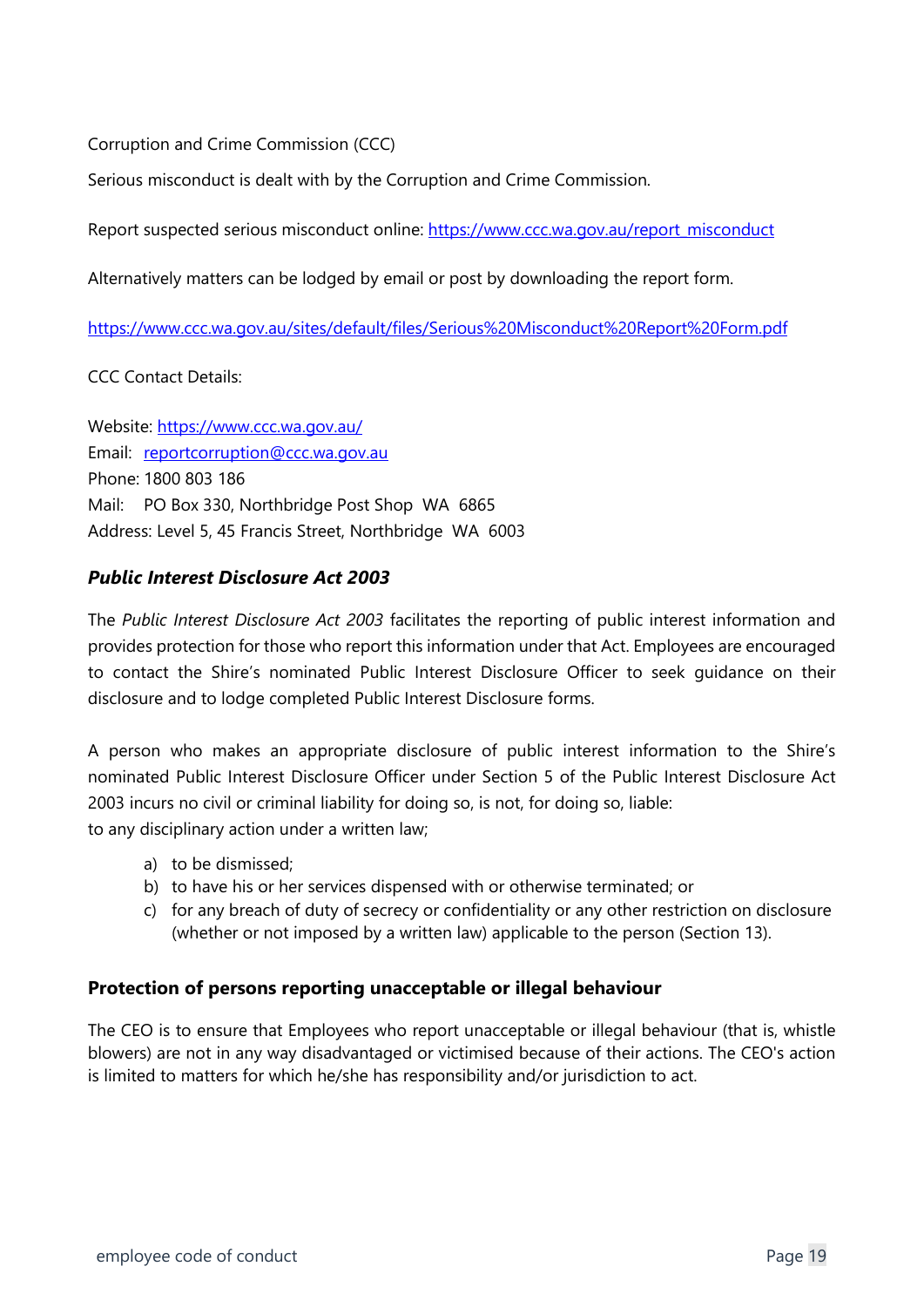#### <span id="page-20-0"></span>**Whistle blower protection**

A commonly accepted definition for "whistle blowing" is the disclosure by organisation members (former or current) of illegal, immoral or illegitimate practices.

The *Corruption, Crime and Misconduct Act 2003* provides protection for witnesses who voluntarily report allegations of misconduct or corrupt conduct to the Corruption and Crime Commission.

The CEO has an obligation to ensure employees, or others who report illegal or unacceptable behaviour are not in any way compromised, disadvantaged or persecuted.

#### References:

*Corruption, Crime and Misconduct Act 2003:* State Law Publisher.